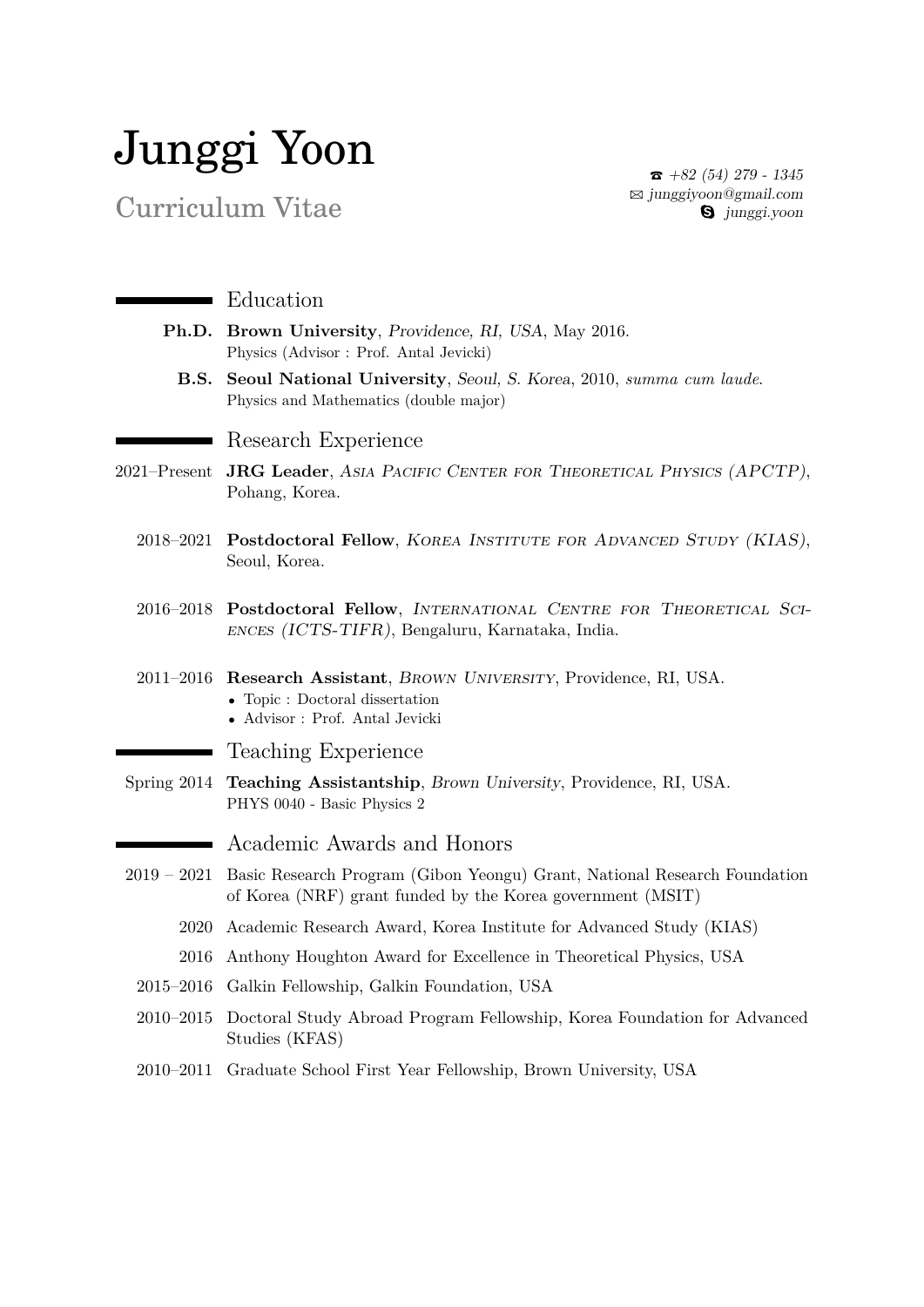## Research Interests

- Strongly correlated system and AdS/CFT correspondence
- Quantum chaos and random matrix theory of complex systems
- Black hole information loss problem
- Exact results in irrelevant deformations of QFTs
- Quantum gravity and higher spin gravity

## • Publications

2021 K. Lee, P. Yi and J. Yoon, "TT-deformed Fermionic Theories Revisited," (2021) [arXiv:2104.09529 \[hep-th\]](https://arxiv.org/pdf/2104.09529.pdf).

D. Bak, C. Kim, S. Yi and J. Yoon, "Unitarity of Entanglement and Islands in Two-Sided Janus Black Holes," *JHEP* **2101** (2021) 155 [arXiv:2006.11717 \[hep-th\]](https://arxiv.org/pdf/2006.11717.pdf).

2019 Y. Qi, S. Sin and J. Yoon, "Quantum Correction to Chaos in Schwarzian Theory," *JHEP* **1911** (2019) 035 [arXiv:1906.00996 \[hep-th\]](https://arxiv.org/pdf/1906.00996.pdf).

J. Yoon, "A Bound on Chaos from Stability," (2019) [arXiv:1905.08815 \[hep-th\]](https://arxiv.org/pdf/1905.08815.pdf).

P. Narayan, and J. Yoon, "Chaos in Three-dimensional Higher Spin Gravity," *JHEP* **1907** (2019) 046 [arXiv:1903.08761 \[hep-th\]](https://arxiv.org/pdf/1903.08761.pdf).

V. Jahnke, K. Kim and J. Yoon, "On the Chaos Bound in Rotating Black Holes," *JHEP* **1905** (2019) 037 [arXiv:1903.09086 \[hep-th\]](https://arxiv.org/pdf/1903.09086.pdf).

R.d.M Koch, A. Jevicki, K. Suzuki and J. Yoon, "AdS Maps and Diagrams of Bi-local Holography," *JHEP* **1903** (2019) 133 [arXiv:1810.02332 \[hep-th\]](https://arxiv.org/pdf/1810.02332.pdf).

- 2018 T. Nosaka, D. Rosa and J. Yoon, "The Thouless time for mass-deformed SYK," *JHEP* **1809** (2018) 041 [arXiv:1804.09934 \[hep-th\]](https://arxiv.org/pdf/1804.09934.pdf).
- 2017 P. Narayan and J. Yoon, "Supersymmetric SYK Model with Global Symmetry," *JHEP* **1808** (2017) 159 [arXiv:1712.02647 \[hep-th\]](https://arxiv.org/pdf/1712.02647.pdf).

J. Yoon, "SYK Models and SYK-like Tensor Models with Global Symmetry," *JHEP* **1710** (2017) 183 [arXiv:1707.01740 \[hep-th\]](https://arxiv.org/abs/1707.01740).

J. Yoon, "Supersymmetric SYK Model: Bi-local Collective Superfield / Supermatrix Formulation," *JHEP* **1710** (2017)172 [arXiv:1706.05914 \[hep-th\]](https://arxiv.org/abs/1706.05914).

P. Narayan, J. Yoon, "SYK-like Tensor Models on the Lattice," *JHEP* **1708** (2017) 083 [arXiv:1705.01554 \[hep-th\]](https://arxiv.org/abs/1705.01554).

S. Chaudhuriand, V. Giraldo-Rivera, A. Joseph, Loganayagam, and J. Yoon, "Abelian Tensor Models on the Lattice," *Phys. Rev.* **D97** (2017) 086007 [arXiv:1705.01930 \[hep-th\]](https://arxiv.org/abs/1705.01930).

2016 A. Jevicki, K. Suzuki and J. Yoon, "Bi-Local Holography in the SYK Model," *JHEP* **1607** (2016) 007 [arXiv:1603.06246 \[hep-th\]](https://arxiv.org/abs/1603.06246).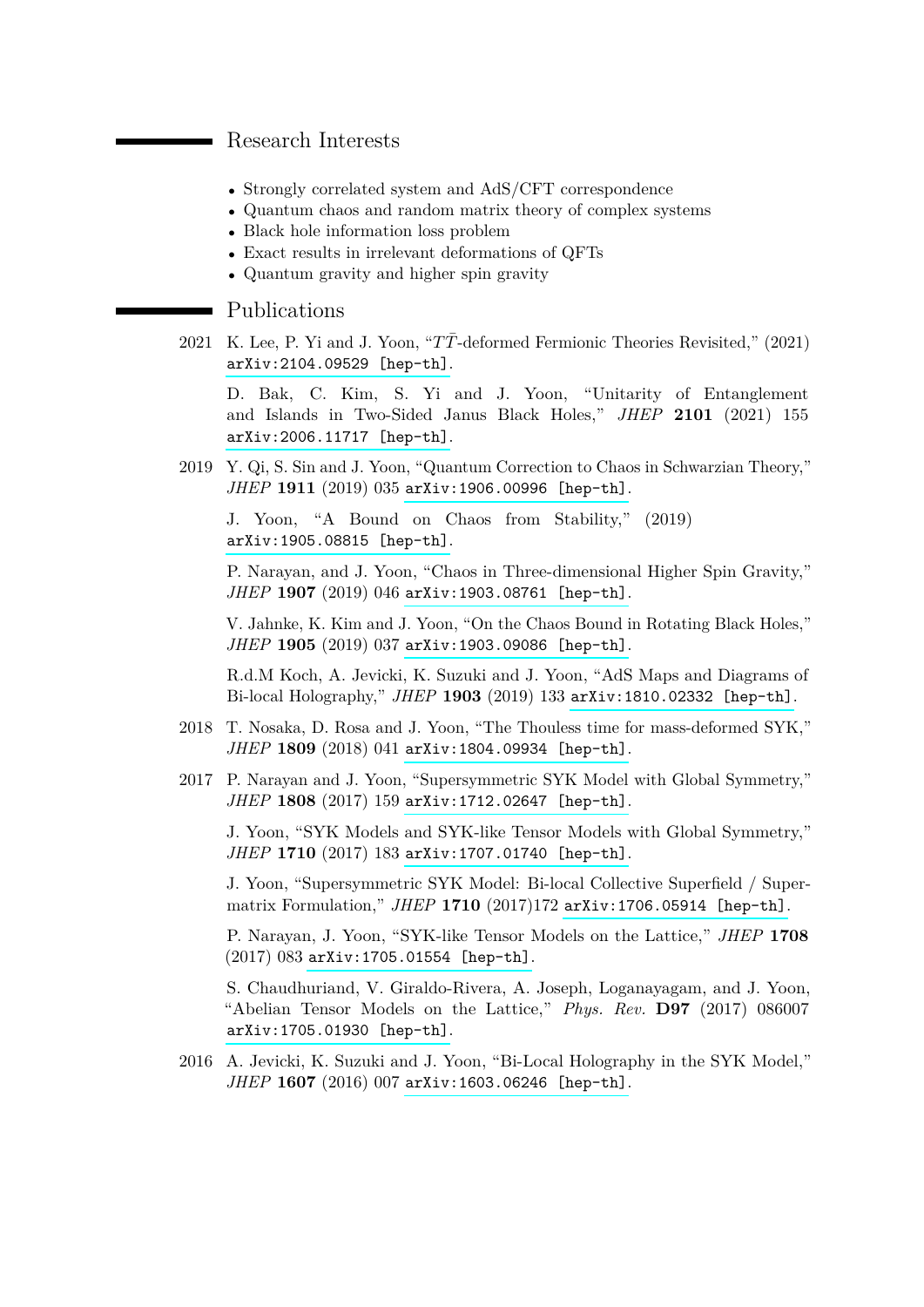A. Jevicki and J. Yoon, "*S<sup>N</sup>* Orbifolds and String Interactions," *J. Phys.* **A49** (2016) 205401 [arXiv:1511.07878 \[hep-th\]](http://arxiv.org/abs/1511.07878).

A. Jevicki and J. Yoon, "Bulk from Bi-locals in Thermo Field CFT," *JHEP* **1602** (2016) 090 [arXiv:1503.08484 \[hep-th\]](http://arxiv.org/abs/1503.08484).

2015 R. d. M. Koch, A. Jevicki, J. P. Rodrigues and J. Yoon, "Canonical Formulation of  $O(N)$  Vector/Higher Spin Correspondence," *J. Phys.* **A48** (2015) 105403 [arXiv:1408.4800 \[hep-th\]](http://arxiv.org/abs/1408.4800) .

R. d. M. Koch, A. Jevicki, J. P. Rodrigues and J. Yoon, "Holography as a Gauge Phenomenon in Higher Spin Duality," *JHEP* **1501** (2015) 055 [arXiv:1408.1255 \[hep-th\]](http://arxiv.org/abs/1408.1255).

- 2014 A. Jevicki, K. Jin and J. Yoon, "1*/N* and loop corrections in higher spin AdS4/CFT<sup>3</sup> duality," *Phys. Rev.* **D89** (2014) 085039 [arXiv:1401.3318 \[hep-th\]](http://arxiv.org/abs/1401.3318).
- 2013 A. Jevicki and J. Yoon, "Field Theory of Primaries in W*<sup>N</sup>* Minimal Models" *JHEP* **1311** (2013) 060 [arXiv:1302.3851 \[hep-th\]](http://arxiv.org/abs/1302.3851).

**Presentations** 

- Jun 16, 2021 **PASCOS 2021**, online, Korea. "*TT*¯ Deformed Fermionic Theories Revisited"
- Apr 23, 2021 **2021 Korean Physical Society Spring Meeting**, online, Korea. "SUSY  $T\bar{T}$  Deformation and Negative Norm States"
- Feb 24, 2021 **CTPU seminar**, online, IBS, Korea. "Unitarity of Entanglement and Islands in Two-sided Janus Black Holes"
- Dec 22, 2020 **APCTP Workshop on Theoretical Physics 2020**, online, APCTP, Korea. "Unitarity of Entanglement and Islands in Two-sided Janus Black Holes"
- Dec 7, 2020 **Seminar**, online, Ewha Womans University, Korea. "Island Conjecture, Quantum Extremal Surface and Replica Wormhole"
- Nov 28, 2020 **The 61st Workshop on Gravity and Cosmology**, online, APCTP, Korea. "Unitarity of Entanglement and Islands in Two-sided Janus Black Holes"
- Nov 19, 2020 **String theory, gravity and cosmology (SGC2020)**, online, SKKU, APCTP, Korea. "Unitarity of Entanglement and Islands in Two-sided Janus Black Holes"
- Nov 5, 2020 **2020 Korean Physical Society Fall Meeting**, online, Korea. "Qauntum Simulation of SYK Models"
- Aug 27, 2020 **Quantum Matter and Quantum Information with Holography**, online, APCTP, Korea. "Entanglement Islands and Janus Black Holes"
- Aug 27, 2020 **2020 apres-LHC Physics Workshop**, online, APCTP, Korea. "Recent progress on black hole information loss problem II: Entanglement Island"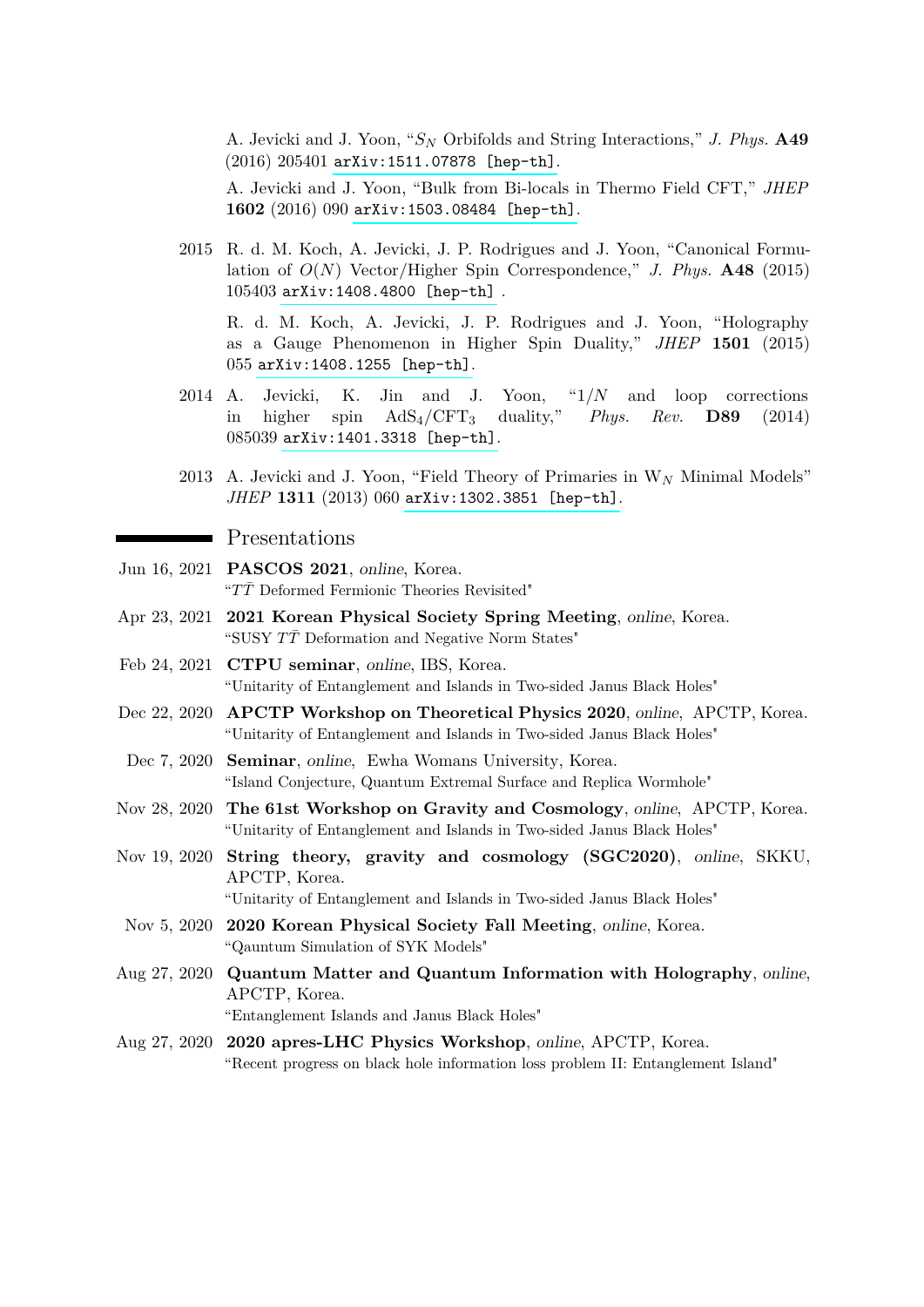- Jul 13, 2020 **2020 Korean Physical Society Spring Meeting**, online, Korea. "Dynamics of the SYK Model coupled to External D.o.F"
	- Jul 7 8, **Updates on Methods of Theoretical Physics**, online, APCTP, Korea. 2020 Three Lectures on "Black hole Information Paradox and Recent Progress"
- Jan 16, 2020 **Mandelstam Theoretical Physics School and Workshop**, Durban, South Africa. "Higher Spin Black Hole and Chaos"
- Oct 24, 2019 **2019 Korean Physical Society Fall Meeting**, Gwangju, Korea. "Schwarzian Theory and Chaos"
- Oct 28, 2019 **East Asia Joint Workshop on Fields and Strings 2019**, NCTS, Hsinchu, Taiwan. "Schwarzian Theory and Chaos"
- Sep 23, 2019 **Schwarzian Theory, Chaos and Higher Spin**, APCTP, Pohang, Korea. "Schwarzian Theory, Chaos and Higher Spin"
- Aug 23, 2019 **Quantum Matter from the Entanglement and Holography**, APCTP, Pohang, Korea. "Schwarzian Theory and Chaos"
- Jul 23, 2019 **Strings, Branes and Gauge Theories 2019**, APCTP, Pohang, Korea. "Schwarzian Theory and Chaos"
- Jul 9, 2019 **String 2019**, Brussels, Belgium. "Chaos in Higher Spin Gravity"
- Jun 19, 2019 **Quantum Information and String Theory 2019**, YITP, Kyoto, Japan. "Chaos in 3D Higher Spin Gravity"
- Mar 22, 2019 **Higher spins and holography**, ESI, Vienna, Austria. "Chaos in 3D Higher Spin Gravity"
- Oct 25, 2018 **3 Lectures**, Seoul National University, Seoul, Korea. "Chaos in black hole and holography"
- Oct 25, 2018 **Research Summary 2019: Fields, Gravity and String Theory**, APCTP, Pohang, Japan. "Various Aspects of SYK-like Models"
- Oct 31, 2018 **Holographic Tensors**, OISK, Okinawa, Japan. "Thermofield Dynamics of SYK model"
- Oct 6, 2018 **High Energy Physics 103**, Yonsei University, Seoul, Korea. "AdS Maps and Diagrams of Bi-local Holography"
- Aug 8 16, **Holography and Geometry of Quantum Entanglement**, Hanyang Uni-2018 versity, Seoul, Korea. "SYK model and Tensor model"
- Jan 17–23, **The Second Mandelstam Theoretical Physics School and Workshop**, 2018 Durban, South Africa. "Supersymmetric Sachdev-Ye-Kitaev model with global symmetry"
- Oct 16, 2017 **Quantum Spacetime Seminar**, TIFR, Mumbai, India. "Sachdev-Ye-Kitaev model with global symmetry"